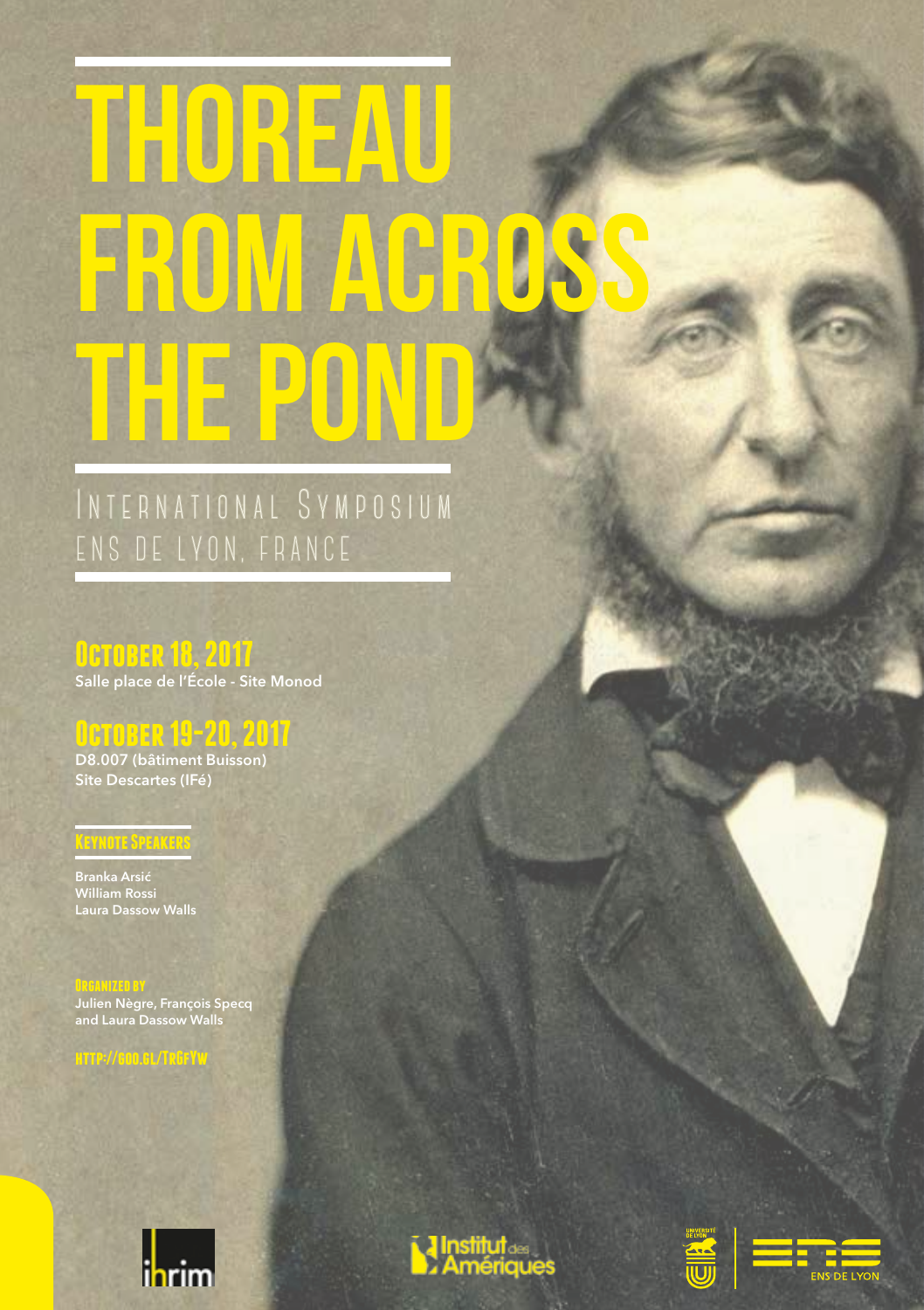## **Wednesday 18 October**

MONOD AREA, "SALLE PLACE DE L'ÉCOLE" ROOM

- 9h30 Registration and Coffee
- 10h00 Welcome

## **Thoreau in History and Politics 1**

#### Chair: Daniel S. Malachuk, Western Illinois University

- 10h15 Henrik Otterberg, PhD & independent scholar, Gothenburg "Of Shanties and Chanticleers: Some Contextual and Paratextual Notes on *Walden's* 1854 title-page."
- 10 h 55 Yohei Yamamoto, Meiji University "*Walden*, Slavery, Work Ethics in Antebellum America."

12h15 – 13h45 Lunch

#### 14H00 KEYNOTE LECTURE 1

Laura Dassow Walls, University of Notre Dame: "Earthrise: Thoreau and the Anthropocene."

## **Literary and Philosophical Perspectives 1**

#### Chair: William Rossi, University of Oregon

- 15h20 François Specq, École Normale Supérieure de Lyon "The Noble Reader and the Sound of Thoreau's Words."
- 16h00 Daniel S. Malachuk, Western Illinois University "'Wider than our views of it': Thoreau's Universalism."
- 16h40 Coffee Break

## **Thoreau in History and Politics 2**

#### Chair: Henrik Otterberg, PhD & Independent Scholar, Gothenburg

- 17h00 Tatjana Jukić, University of Zagreb: "Arendt's Thoreau, or the World Without Walden."
- 17h40 Mary Grace Albanese, Binghamton University: "A Haitian Plea for John Brown."
- 18h30 Welcome Reception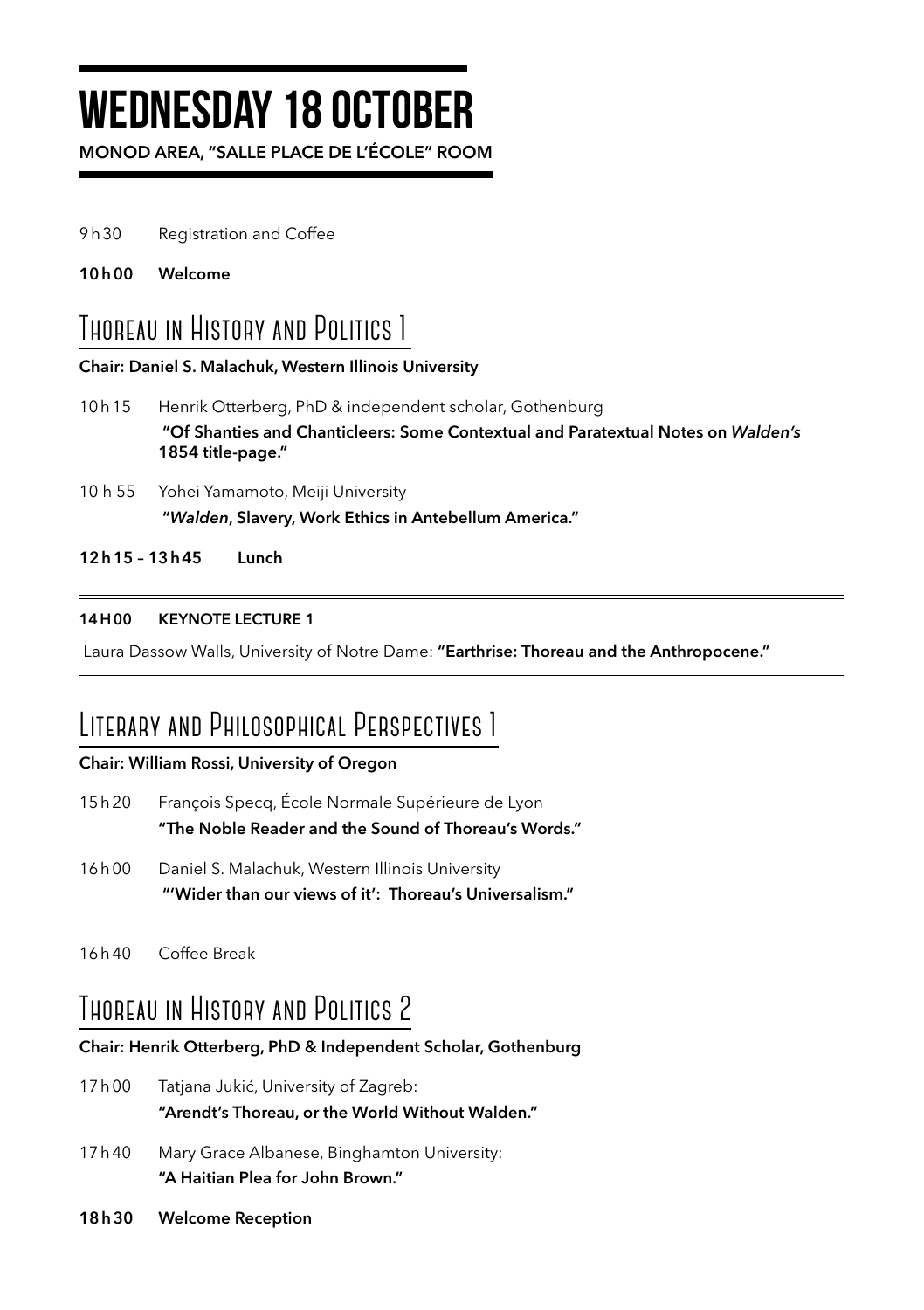# **Thursday 19 October**

DESCARTES AREA, ROOM D8.007

## CAPE Con

Chair: Laura Dassow Walls, University of Notre Dame 9h30 Dominic Jaeckle, Goldsmiths, University of London "Real Estate: Stating Place & Possession in the Thoreauvian Photograph." 10h10 Benjamin Pickford, University of Lausanne "Cape Cod, Literature, and the Illocality of Thinking about Capital."

- 11h00 Christa Holm Vogelius, University of Copenhagen "Thoreau, Fuller, and the Outlines of Nation."
- 12h15 13h45 Lunch

#### 14H00 KEYNOTE LECTURE 2

Branka Arsić, Columbia University: "Is a Fish a Flower? Analogy and Magical Thinking in Thoreau."

## **Literary and Philosophical Perspectives 2**

#### Chair: Kristen Case, University of Maine Farmington

- 15h20 Mark Gallagher, University of California Los Angeles "Thoreau's Sense of Connection."
- 16h00 Michael Jonik, University of Sussex "'Will you live?': Thoreau's Philosophical Letters."
- 16h40 Coffee Break

## **Thoreau in History and Politics 3**

#### Chair: Michael Jonik, University of Sussex

- 17h00 Elise Lemire, Purchase College, State University of New York "Walden, Race, and the Local History Archive."
- 17h40 Michael Weisenburg, University of South Carolina "'The Ante-Pilgrim History' of Thoreau's Cape Cod."
- 20h00 Conference Dinner